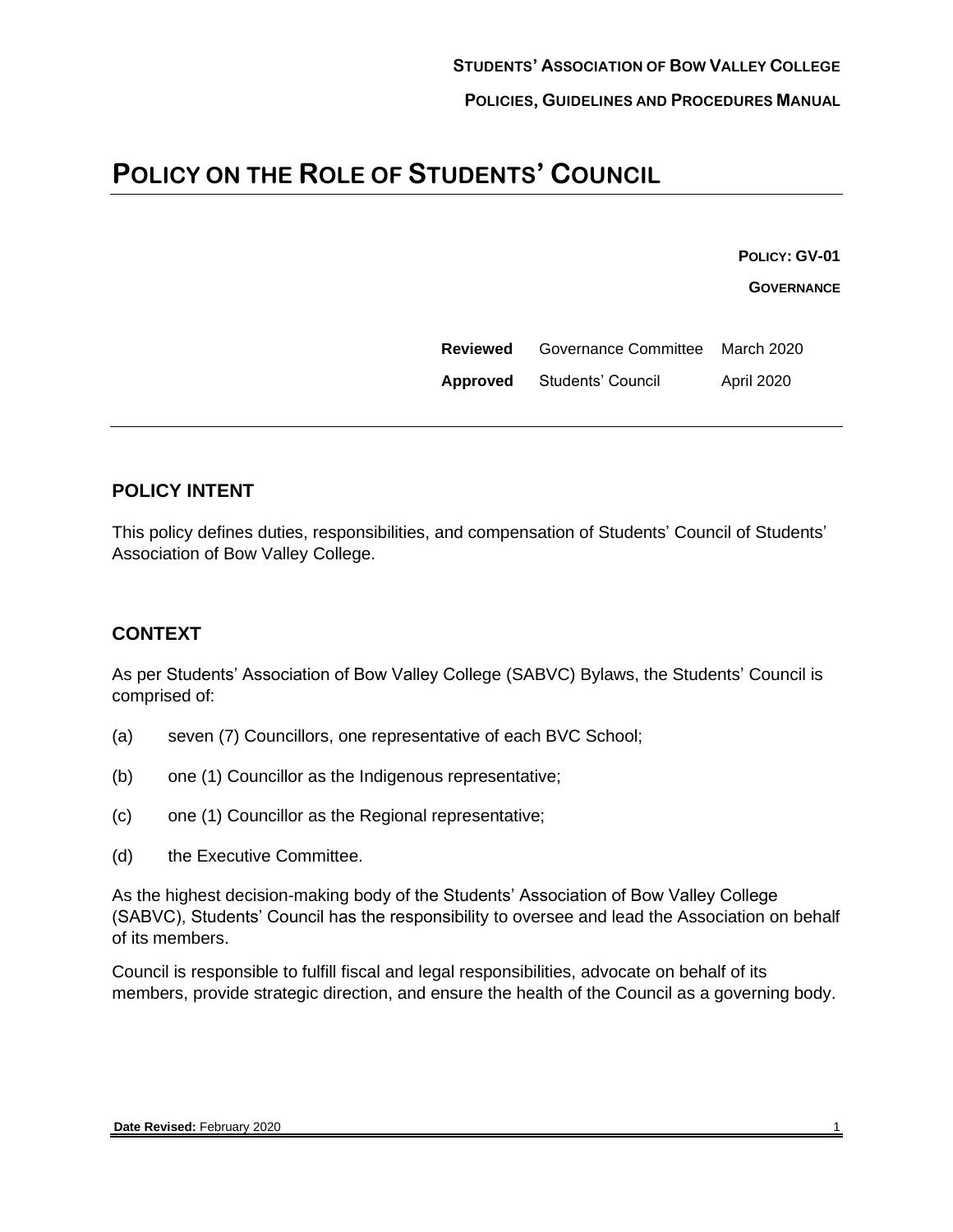## **POLICY ON THE ROLE OF STUDENTS' COUNCIL**

#### **COUNCIL'S GENERAL DUTIES AND RESPONSIBILITIES**

According to SABVC Bylaws, "Council is the official channel of communication between the Members and the Board of Governors of BVC, as per section 95(4) of the PSLA" (p. 15). Council is also the medium of communication between SABVC and its stakeholders.

Council's main duties and responsibilities are:

- <span id="page-1-0"></span>1. Manage the business and affairs of the Students' Association, being responsible for approval or disapproval of Bylaws, policies, strategic plan, committees, annual budget, events, partnerships, hiring of a CRO for elections, referendums and/or appeals, and any other duties determined by Council from time to time.
- 2. Ensure they are making the best decisions possible on behalf of the membership and in line with the SABVC mission, values, and Strategic Plan.
- 3. Ensure Council adheres to SABVC Bylaws and policies by focusing Council's activities on the Students' Association's purposes.
- 4. Conduct themselves with the highest level of integrity and exemplify the expectations set out in the SABVC Code of Conduct and in the BVC Learner Code of Conduct.
- 5. Be accountable to the membership for the conduct of the affairs of the Students' Association.
- 6. Develop and manage SABVC's governance.
- 7. Promote the building of relationships with key contacts outside the organization.
- 8. Assist in the coordination and implementation of local, provincial and national campaigns relating to educational affairs.
- 9. Govern other external committees relevant to the interests of SABVC membership.
- 10. Foster positive working relationships between Councillors and Students' Association staff.
- 11. Perform all duties outlined for Councillors in this policy and procedures.
- 12. Review and approve Students' Council and Executive Committee meeting minutes.
- 13. Oversee the activities of the Executives.
- <span id="page-1-1"></span>14. Host and chair SABVC Annual General Meetings, Special Meetings and Referendums.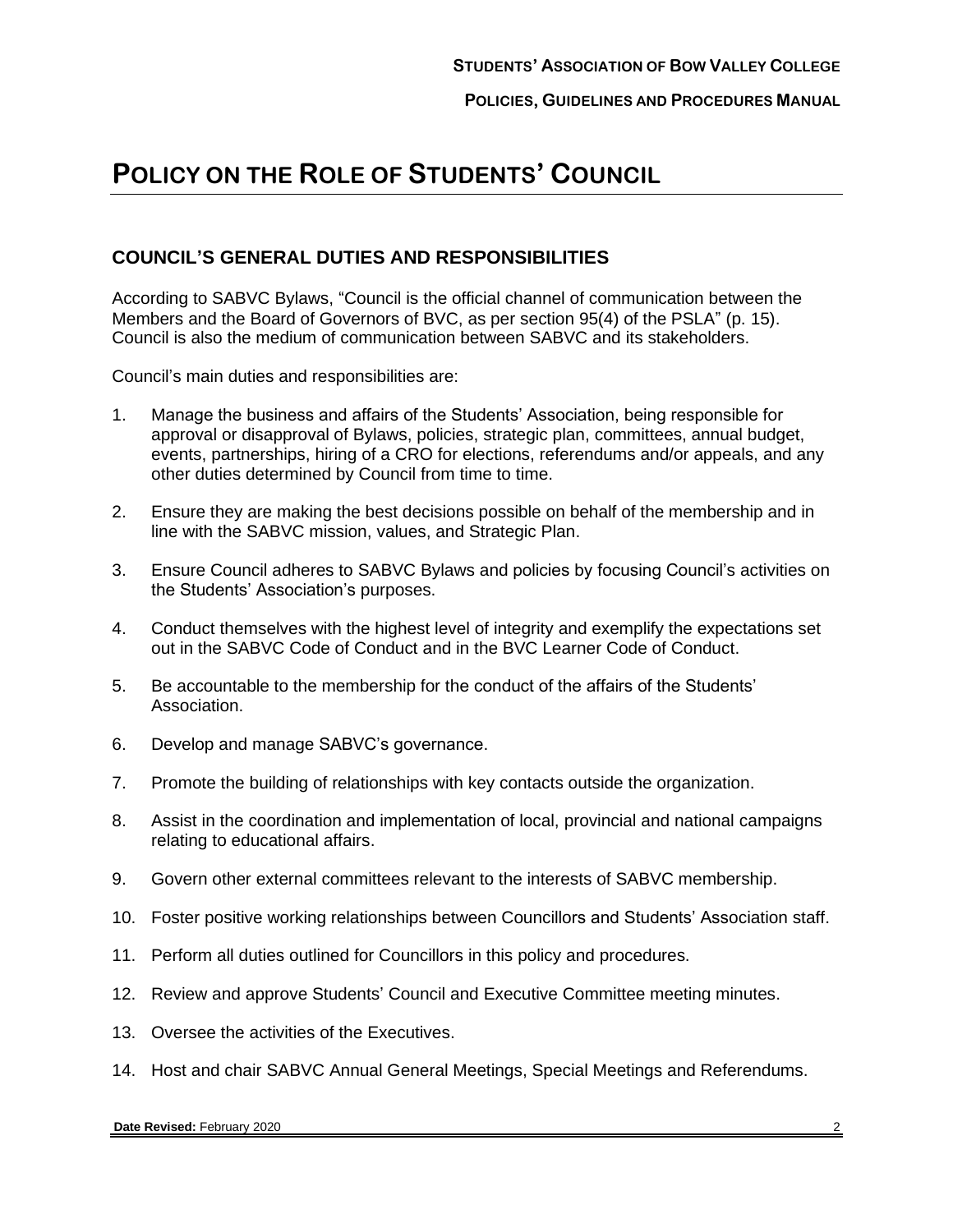## **POLICY ON THE ROLE OF STUDENTS' COUNCIL**

#### **EXPECTATIONS OF INDIVIDUAL COUNCIL MEMBERS**

The success of Students' Council as a corporate body is dependent on the actions of its individual members. In addition to abiding by the duties and responsibilities outlined in this policy (sections [1](#page-1-0) to [14\)](#page-1-1), each Councillor must:

- 16. Contribute to Students' Council as it carries out its mandate in order to achieve SABVC's purpose, mission, and goals. The oath of office taken by each Students' Council member when they assume office binds that person to work diligently and faithfully to the cause of the SABVC.
- 17. Recognize that the Students' Council is a corporation. The decisions of the Council in a properly constituted meeting are those of the corporation. Individual Councillors exercise an effective decision-making role in the context of corporate action. The individual Councillor has no authority outside of the Students' Council meeting unless specific authority has been granted by the Students' Council during a duly constituted meeting of the Council.
- 18. Stay current with respect to provincial, national and international educational issues and trends.
- 19. Recognize their fiscal and legal responsibilities to the Students' Council and vote in the best interests of the Membership understanding that the SABVC's needs are paramount.
- 20. Abide by and provide the rationale for the corporate decisions of the Students' Council after a decision has been reached.
- 21. Keep confidentiality of SABVC's affairs, governance, issues, subjects and discussions, sustaining ethical behavior especially while conducting SABVC business.
	- 21.1 According to item 50.1 of SABVC Bylaws, Council members that breach confidentiality or intellectual agreements may be immediately suspended and may be impeached from their student leader position.
- 22. Become familiar with and respect the SABVC Bylaws and policies, Students' Council governances, meeting agendas, previous minutes, and reports in order to participate in Council meeting business.
- 23. Actively participate in the committees (apart from General Students' Council) that they decide to be part of as a member or as a chair.
- 24. Non-Executive Council Members must complete up to **ten hours per month** of service and pre-approved activities to the SABVC. The Council's Chair must complete up to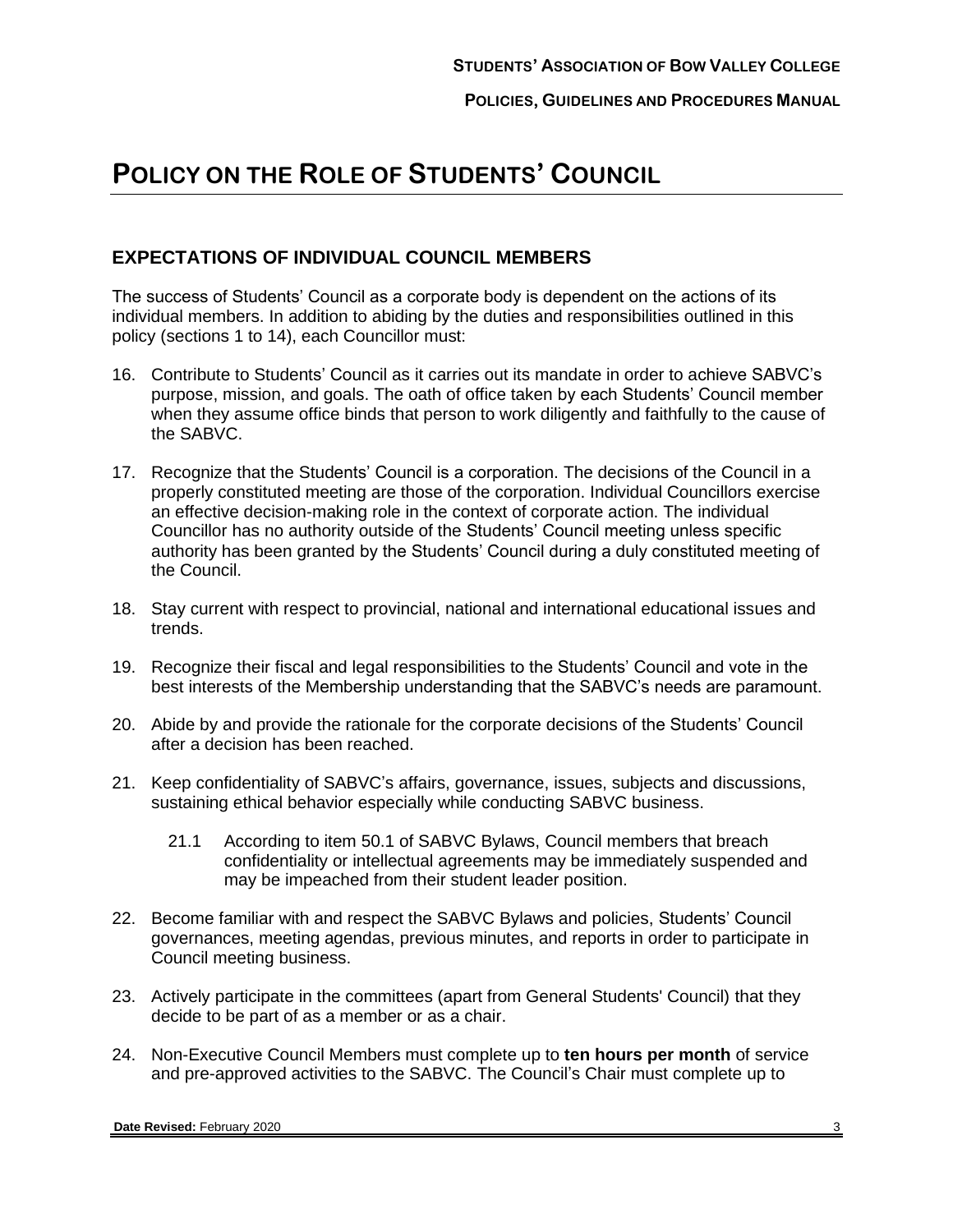## **POLICY ON THE ROLE OF STUDENTS' COUNCIL**

**fifteen hours per month**, with a minimum of ten hours per month. Further information about Chair's duties and responsibilities are found in the related policy.

- 24.1 Approved activities include attending Council and committee meetings, assisting Executives, volunteering at an SABVC event, research and work mandated by committees, assisting with SABVC office tasks, talking to students (provided the agreed upon discussion topics and reporting procedures are followed), or other activities deemed appropriate by Council.
- 24.2 Councillor's participation in a Club may not be included as office work.
- 24.3 Reading and preparation for meetings is considered a responsibility associated with attending meetings and is not included as office hours.
	- 24.3.1 Exceptionally, reading and preparation for meetings by the Chair shall be considered office hours.
- 25. Attend all scheduled Council meetings and be prepared to suggest agenda items and to participate in and contribute to the discussion.
	- 25.1 Unless proof of illness or emergency is provided, a Councillor may not miss more than **two** regularly scheduled Council meetings per semester. Notwithstanding section 49.1 of SABVC Bylaws, if adequate proof of illness or emergency is not provided, the Councillor shall be considered resigned and will be removed from Council's membership with a motion to remove the absent Councillor through a majority vote in favour of removal at the end of the second absent meeting.
	- 25.2 As Council meetings are scheduled well in advance, work or study commitments must be organized around Council's predetermined meeting times.
- 26. Support and assist the Chair in conducting effective Students' Council meetings.
- 27. Use special expertise and knowledge as appropriate to inform other Councillors.
- 28. Share the materials and ideas gained with fellow Councillors at a Council meeting, in written format, following conference attendance.
- 29. Maintain focus on the strategic work of the Students' Council.
- 30. When delegated responsibility, individual Councillors will exercise such authority within the defined limits in a responsible and effective way.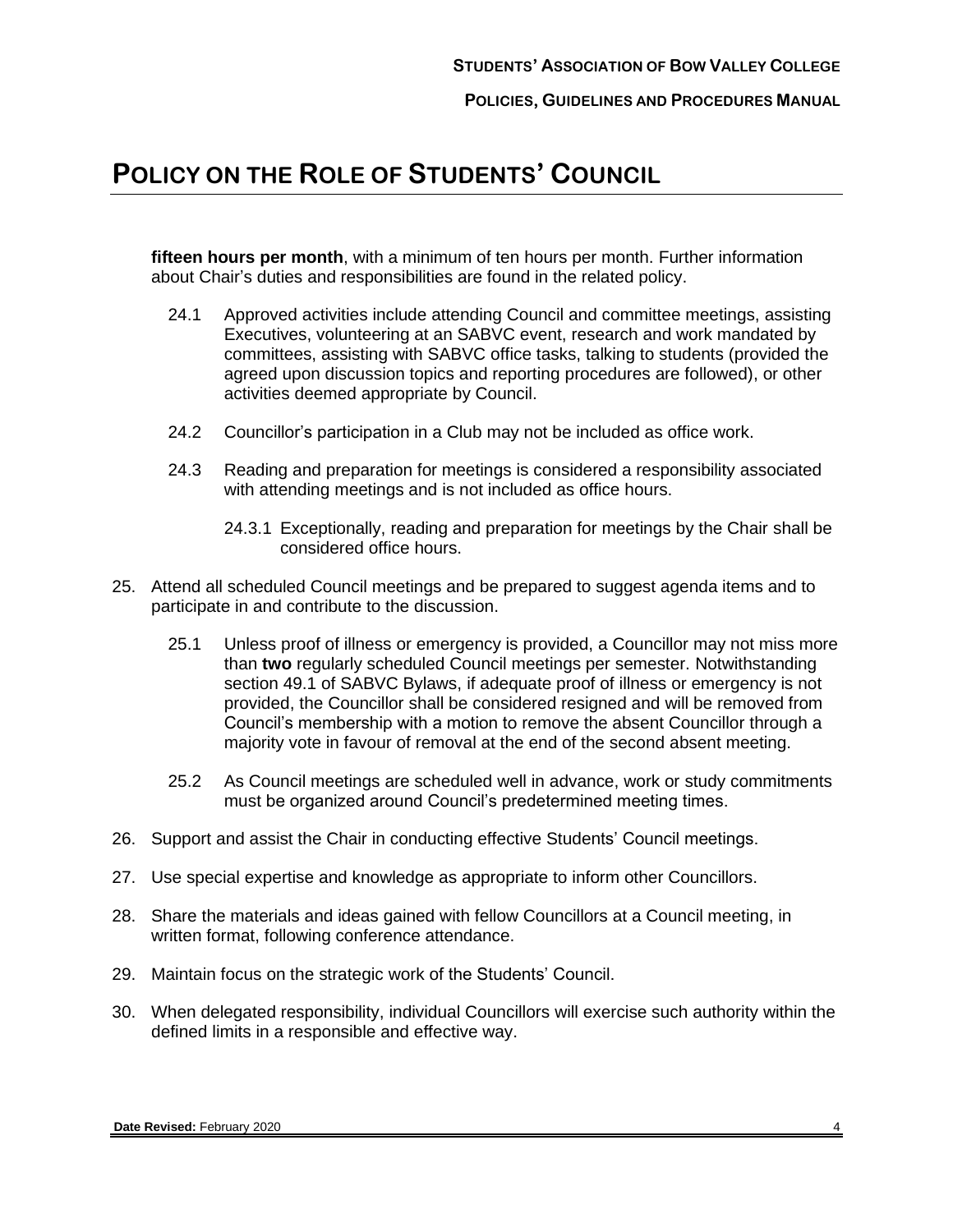## **POLICY ON THE ROLE OF STUDENTS' COUNCIL**

- 31. Monitor the results and outcomes of the work delegated to Executives, reviewing the Executive Committee's policy priorities as needed.
- 32. Strive to develop a positive and respectful learning and working culture both within the Council and the SABVC.
- 33. Submit monthly individual reports to the Executive Committee and the Students' Council outlining the status of individual position duties, projects and official communications as requested.
- 34. Submit conference reports every time they attend to.
- 35. Attend the Annual General Meeting and any Special Meetings and Referendums.
	- 35.1 For the Councillor representing Regional Students, attendance is not mandatory. However, if they decide to participate, attendance can be in person or virtual.
- 36. Support SABVC's events and campaigns.
- 37. Accept additional responsibilities as delegated by Students' Council and/or the Executive Committee.

#### **COMPENSATION**

- 38. For adequate fulfilment of their individual responsibilities outlined in this Policy, Councillors shall receive a compensation for services rendered during their term, as approved by Council from time to time, always in accordance with SABVC Bylaws.
	- 38.1 Councillors shall be paid an hourly wage based on hours worked monthly.
- 39. Minimum requirements in order to receive compensation, Councillors must:
	- 39.1 Work up to ten (10) hours per month;
	- 39.2 Submit the required timesheet monthly and reports on time.
- 40. Councilors may not receive compensation for social activities, either on or off-campus, where member participation might be desirable but is not mandatory.
- 41. Work hours may not be carried over to subsequent months.